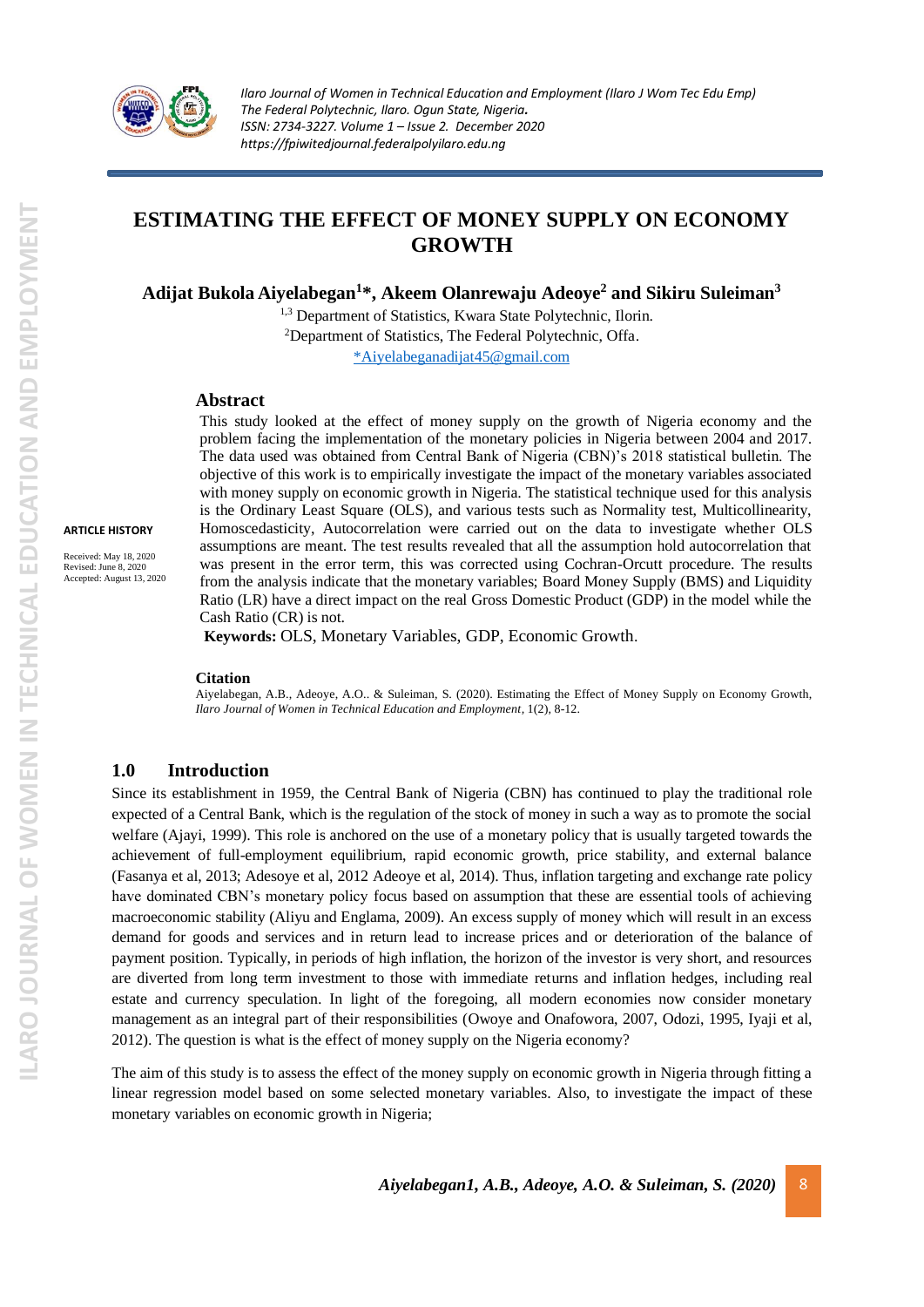

## **2.0 Material and Methods**

The data used for this paper was based on money supply components (Liquidity Ratio (LR), Broad Money Supply (BMS) and Cash Ratio (CR)) and Gross Domestic Product (GDP) between 2004-2017 extracted from 2018 CBN statistical bulletin. In this study, the dependent variable is GDP while the monetary variables are used as explanatory variables.

**i. Multiple Regression Analysis**

Multiple linear regression (MLR) is a method used to model the linear relationship between a dependent variable and two or more independent variables (Draper et al, 1966). It can be defined as

$$
Y = \beta X + \varepsilon \tag{1}
$$

Where, *Y* is *n x 1* vector of *n* observation on dependent variable; *X* is a *n x k* matrix of n observations on each of the *k* explanatory variables;  $\beta$  is a *k x 1* vector of regression coefficients;  $\epsilon$  is a *n x 1* vector of random error components or disturbance term.

By minimizes the sum of squared deviations of  $\boldsymbol{\varepsilon}$ i's

$$
\varepsilon' \varepsilon = (y - \beta X)'(y - \beta X) \tag{2}
$$

Differentiate equation (2) with respect to  $\beta$  and equate to zero, we have the following normal equation

$$
(X'X)\hat{\beta} = X'y
$$
\n(3)  
\nSince it is assumed that rank  $(X)$  -k (full rank) then  $X^{\dagger}X$  is positive definite and unique solution of norm

Since it is assumed that rank  $(X) = k$  (full rank), then  $X<sup>T</sup>X$  is positive definite and unique solution of normal equation is

$$
\hat{\beta} = (X'X)'(X'y) \tag{4}
$$

which is termed as ordinary least squares estimator (OLSE) of  $\beta$ .

#### **ii. OLS Assumptions**

The following tests were used to test validity of the OLS model **(a) Normality Test**

1. Shapiro-Wilk test uses the test statistic, W defined as

$$
W = \frac{\left(\sum_{i=1}^{n} a i e_{(i)}\right)^2}{\sum_{i=1}^{n} (e i - \overline{e})^2}
$$
\n(5)

Where  $e_i$  pertain to the  $i^{th}$  largest value of the error terms and  $a_i$  values are calculated using means, variance, and covariances of the *ei*.

2. Doornik-Hansen test statistic, DH is defined as the sum of squared transformations of skewness and kurtosis which approximately follows a  $\chi^2$  distribution, given as

$$
DH = z_1^2 + z_2^2 \sim \chi_{(2)}^2 \tag{6}
$$

#### **(b) Multicollinearity**

Multicollinearity test can be conducted using Variance Inflation Factor (VIF), given as

$$
VIF = \frac{1}{1 - R_i^2} \tag{7}
$$

Where  $R_1^2$  is the coefficient of determination between each pairs of the predictors. This gives the proportion correlation between the variables.

*Aiyelabegan1, A.B., Adeoye, A.O. & Suleiman, S. (2020)* 9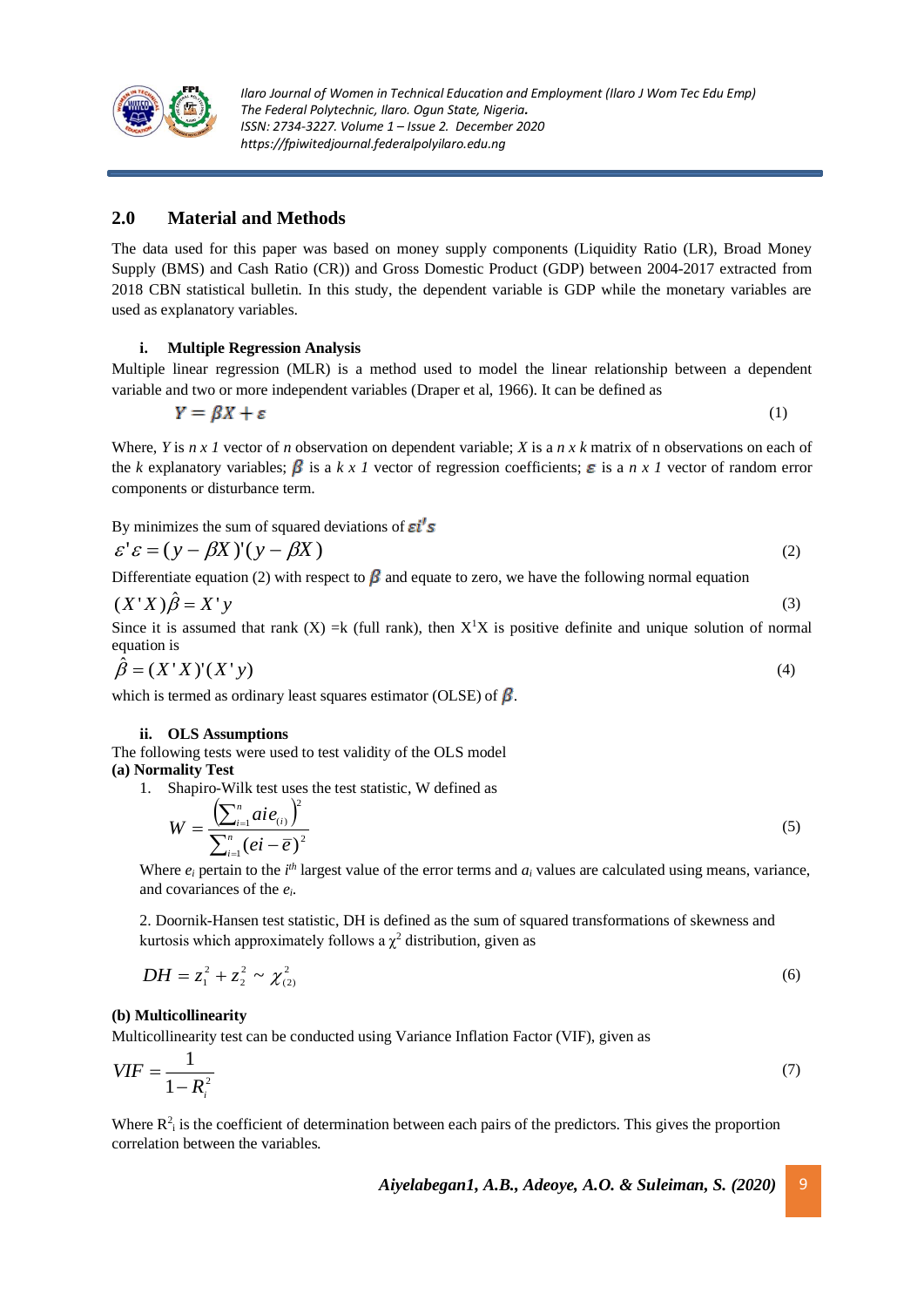

#### **(c) Autocorrelation**

Durbin Watson (DW) statistic is a test for autocorrelation in the residuals from OLS model. It is defined as

$$
DW = \frac{\sum_{i=2}^{n} (e_i - e_{i-1})^2}{\sum_{i=1}^{n} e_i^2}
$$
 (8)

Where  $e_t$  is residuals, and  $DW$  can be approximately given as

$$
DW = 2(1 - \hat{\rho})\tag{9}
$$

Where,  $\hat{\rho}$ is sample autocorrelation of residuals. This test aimed to determine whether there is dependency among the successive values of the error term.

#### **(d) Heteroskedasticity**

This test was conducted using Breusch-Pagan procedure to determine whether the residuals has equal variance.

## **3.0 Results and Discussion**

The results from the analysis are furnished in table 1.

### Table 1. Model 1 OLS, using observations  $2004-2017$  (T = 14)

|                    | Coefficient | <i>Std. Error</i> |              | t-ratio            | <i>p</i> -value |          |
|--------------------|-------------|-------------------|--------------|--------------------|-----------------|----------|
| Const              | 236466      | 27986.4           |              | 8.4493             | < 0.00001       | ***      |
| <b>LR</b>          | 830.16      | 378.682           |              | 2.1922             | 0.05313         | $\ast$   |
| <b>BMS</b>         | 0.0621193   | 0.0112428         |              | 5.5253             | 0.00025         | ***      |
| <b>CR</b>          | $-369.474$  | 749.027           |              | $-0.4933$          | 0.63247         |          |
|                    |             |                   |              |                    |                 |          |
| Mean dependent var |             | 406584.9          |              | S.D. dependent var |                 | 128664.1 |
| Sum squared resid  |             | $1.84e+10$        |              | S.E. of regression |                 | 42927.15 |
| R-squared          |             | 0.914374          |              | Adjusted R-squared |                 | 0.888686 |
| F(3, 10)           | 35.59560    |                   | $P-value(F)$ |                    | 0.000012        |          |
| Log-likelihood     | $-166.8515$ |                   |              | Akaike criterion   | 341.7029        |          |
| Schwarz criterion  | 344.2592    |                   |              | Hannan-Quinn       | 341.4663        |          |
| Rho                |             | 0.507949          |              | Durbin-Watson      |                 | 0.980674 |

Dependent variable: GDP

From the Table 1, the estimates of two predictors (LR and BMS) of the fitted OLS model are statistically significant while the estimate of CR is not significant. The R-squared is 0.9144 which imply that about 91.4% variation in GDP can be explained by the predictors. Also, Durbin-Watson statistic of 0.9806 which is less than 1, shows is an evidence of positive serial correlation. This may be cause of alarm as positive error of one observation increases the chances of a positive error for another observation.

However, since there is present of autocorrelation in the error term, Cochran-Orcutt (1949) estimation was used to remove the autocorrelation from the error term. Hence, the Table 2 provides the estimates for the new model as follows.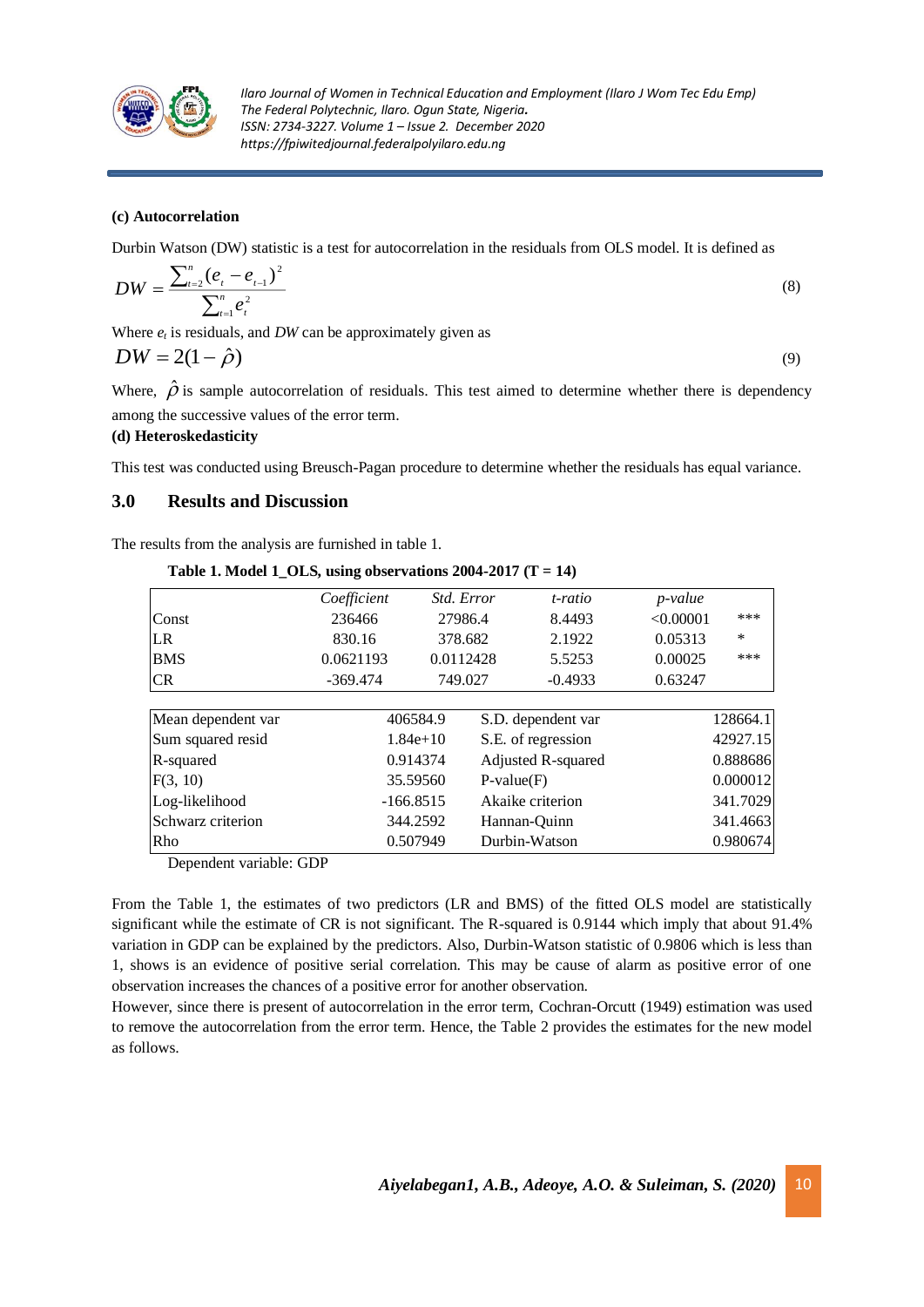

|                    | Coefficient                                   | Std. Error              |                    | t-ratio   | p-value   |     |
|--------------------|-----------------------------------------------|-------------------------|--------------------|-----------|-----------|-----|
| Const              | 242780                                        | 6952.89                 |                    | 34.9178   | < 0.00001 | *** |
| $LR_2$             | 350.332                                       | 194.716                 |                    | 1.7992    | 0.11502   |     |
| $BMS_2$            | 0.144491                                      | 0.0120665               |                    | 11.9745   | < 0.00001 | *** |
| $CR_2$             | $-183.978$                                    | 210.713                 |                    | $-0.8731$ | 0.41155   |     |
|                    |                                               |                         |                    |           |           |     |
|                    | Statistics based on the rho-differenced data: |                         |                    |           |           |     |
| Mean dependent var | 440144.2                                      |                         | S.D. dependent var |           | 125387.8  |     |
| Sum squared resid  | $1.64e+09$                                    |                         | S.E. of regression |           | 15320.80  |     |
| R-squared          | 0.989559                                      |                         | Adjusted R-squared |           | 0.985084  |     |
| F(3, 7)            | 503.2495                                      |                         | $P-value(F)$       |           | 1.55e-08  |     |
| Rho                | $-0.274533$                                   |                         | Durbin-Watson      |           | 2.216637  |     |
|                    |                                               | Dependent variable: GDP |                    |           |           |     |

 $rho = -0.558766$ 

From Table 2, it can be seen that Durbin-Watson statistic can be approximately taken as 2 which indicates that there no serial correlation in residuals. Only the estimates of BMS in model 2 is statistically significant while the rest are not. Also, the R-squared value of 0.9896 shows that model 2 has improved when compared with model 1 since model 2 can account for about 98.9% variation in GDP. Finally. P-value  $(F) = 1.55e-0.08$  show that the model adequate, that is no evidence of lack of fit.

#### **Table 3. Normality Test results**

Doornik-Hansen test = 6.53505, p-value 0.0381006

Shapiro-Wilk W = 0.857079, p-value 0.0277507

From Table 3, since the p-values are less 0.05 (level of significance) then the null hypothesis is rejected and we conclude that the disturbance term normally distributed.

| Table 4. Variance Inflation Factor (VIF) |       |
|------------------------------------------|-------|
| Predictors                               | value |
| LR                                       | 2.521 |
| <b>BMS</b>                               | 2.026 |
| <b>CR</b>                                | 1.518 |

From Table 4, all the VIFs are less than 5, this is an evidence no multicollinearity problem.

| Table 5. Breusch-Pagan Test                             |
|---------------------------------------------------------|
| Test statistic: $LM = 3.500272$ ,                       |
| with p-value = $P(Chi-square(3) > 3.500272) = 0.320727$ |
|                                                         |

The results from Table 5 shows that the null hypothesis cannot be rejected, and this suggests the absence of heteroscedasticity, that is, the error term has constant variance (homoscedasticity).

Having satisfy some basic necessary conditions of OLS, the new fitted model given as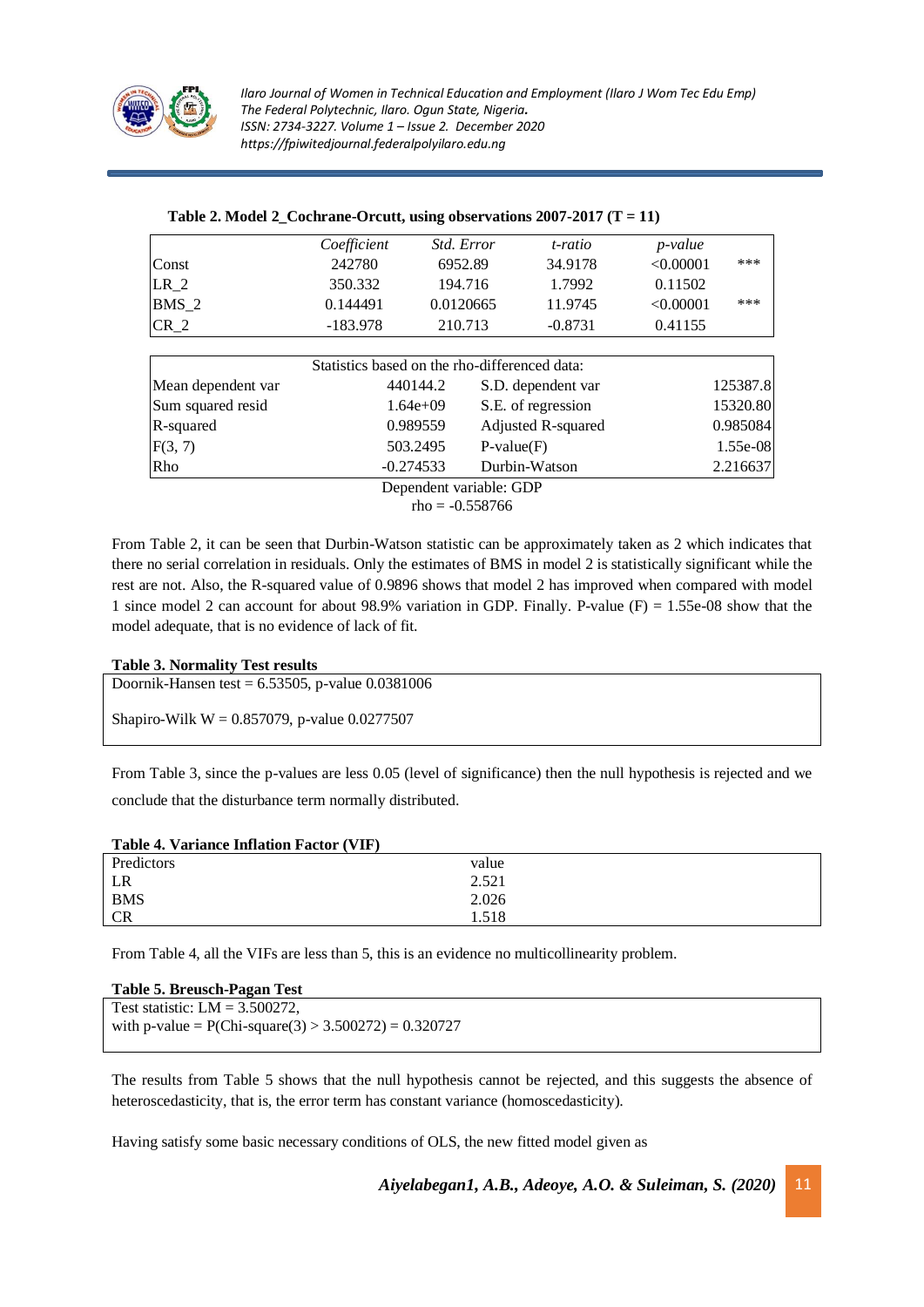

 $GDP = 242780 + 350.33*LR + 0.14*BMS - 183.98*CR$  (10)

From equation (10), the value 242780 represents part of GDP not influenced by Liquidity ratio, broad money supply and cash ratio; for any unit increase in liquidity ratio (LR), there will be an increase of about 350.33 in GDP holding other variables constant; Likewise, for any unit increase in broad money supply, there will be an increase of about 0.14 while for any unit increase in cash ratio; there would be a decrease of about 183.978 in GDP holding other variables constant.

## **4. Conclusion**

Based on the analysis, it was observed that the broad money supply and liquidity ratio have a direct impact on real GDP while the cash ratio is not. The relationship that exists between the monetary instruments and real GDP, sheds more light on the adoption of credit supply (nominal money) for promoting economic growth in Nigeria that is, there will be a positive impact on the Nigeria economy if the CBN gives out loan to other commercial banks thereby rendering loans to manufacturers and companies. But the combination of monetary variables like; liquidity ratio and broad money supply may be effective for the purpose of promoting real GDP, as the regression result shows that they have a positive impact with broad money supply statistically significant.

# **References**

Adeoye, B.; Ojapinwa, T. V. & Odekunle, L. A. (2014): Monetary Policy Framework and Pass-Through in Nigeria: A Missing Ring. *British Journal of Arts and Social Sciences* 17(1), 14-32.

Adesoye, A. B., Maku, O. E., & Atanda, A. A. (2012). Is Monetary Policy a Growth Stimulant in Nigeria? A Vector Autoregressive Approach. Munich Personal RePEc Archive (MPRA). 35844, 1-24

- Ajayi, I. (1999): Evolution and Functions of Central Banks. *Central Bank of Nigeria, Economic and Financial Review* 37(4), 11-27.
- Aliyu, S. U. R., & Englama, A. (2009). Is Nigeria ready for inflation targeting?. Retrieved from: https://mpra.ub.uni-muenchen.de/id/eprint/14870
- Central Bank of Nigeria (2018). Statistical Bulletin. Abuja: Central Bank of Nigeria. *Nigeria Economic and Financial Review*. 34(2), 608.
- Cochrane, D. & G.H. Orcutt, 1949, Application of least squares regression to relationships containing autocorrelated error terms. *Journal of the American Statistical Association* 44, 32-61.
- Draper, N. R., & Smith, H. (1998). *Applied regression analysis* (Vol. 326). John Wiley & Sons.
- Fasanya ,I.O, Onakoya ,A.B.O. & Agboluaje, M.A. (2013). Monetary Policy and Macroeconomic Instability in Nigeria: A Rational Expectation Approach. *Journal of Social Sciences* 12, 196-199.
- Iyaji, Danjuma, Success Musa Jbrin & Success Ejura Blessing (2012). An Assessment of the Effectiveness of Monetary Policy in Combating Inflation Pressure on the Nigerian Economy. *Erudite Journal of Business Administration and Management* 1(1), 7-16.
- Odozi, V.A. (1995). The Conduct of Monetary and Banking Policies By The Central Bank of Nigeria*. Central Bank of Nigeria Economic and Financial Review* 33(1), 9-10.